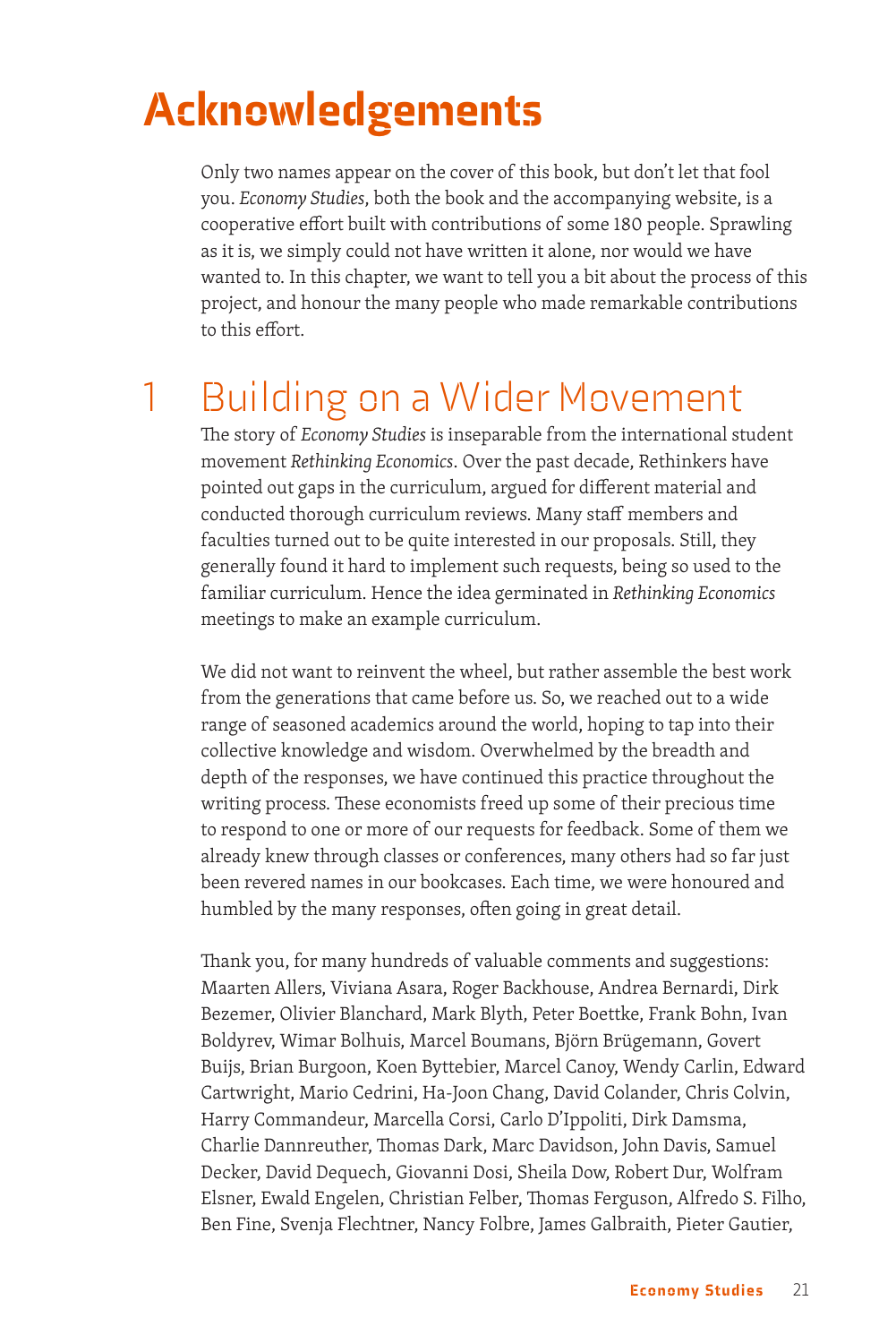James Gerber, Reyer Gerlagh, Teresa Ghilarducci, Neva R. Goodwin, William Greene, Roel Grol, Roelf Haan, Marco Haan, Johan Heilbron, Walter Hulsker, Geoffrey Hodgson, Lex Hoogduin, Brigitte Hoogendoorn, Bas Jacobs, William Janeway, Tae-Hee Jo, Steve Keen, Piet Keizer, Stephanie Kelton, Alan Kirman, Arjo Klamer, Alfred Kleinknecht, Theo Kocken, Ingrid H. Kvangraven, Tony Lawson, William Lazonick, Henry Leveson-Gower, Stefano Lucarelli, Jasper Lukkezen, Bengt-Ake Lundvall, Bart Los, Harro Maas, Senna Maatoug, Olga Mikheeva, William Milberg, Irene Monasterolo, Stephanie Mudge, Daniel Mügge, Felix Munoz-Garcia, Richard Nelson, Bart Nooteboom, Erik Olsen, Sander Onderstal, Carlota Perez, Thomas Piketty, Jan Potters, Menno Pradhan, Pratistha J. Rajkarnikar, Kate Raworth, Jack Reardon, Geert Reuten, Maarten P. Schinkel, Philippe C. Schmitter, Geoff Schneider, Dirk Schoenmaker, Henning Schwardt, Molly Scott Cato, Esther-Mirjam Sent, Anwar Shaikh, Robert Skidelsky, Clive Spash, Joseph Stiglitz, Coen Teulings, Tim Thornton, Rob Timans, Bas van Bavel, Harry van Dalen, Eric van Damme, Hendrik van den Berg, Wypkje van der Heide, Frank van der Salm, Joël van der Weele, Ger van Gils, Charan van Krevel, Hans van Ophem, Jan van Ours, Erwin van Sas, Jarig van Sinderen, Irene van Staveren, Rens van Tilburg, Jacco van Uden, Olav van Vliet, Arjen van Witteloostuijn, Olav Velthuis, Jan Verhoeckx, Koen Vermeylen, Jack Vromen, Robert Went, William White, Randall Wray and Kim Zwitserloot.

In the first round, before starting our own writing process, we simply asked this group of seasoned academics a few open questions. How would they define the economy, what should the core principles of a good economics education be, what courses or programmes did they find inspiring, and what it was that made these courses and programmes so worthwhile? These responses, together with many pages of notes from *Rethinking Economics*  gatherings, would form the basis of our new curriculum proposal.

## 2 A Process of Crowdsourcing

We quickly realised that it would be impossible to write 'the perfect curriculum'. *Rethinking Economics* is at its core a movement for pluralism, and does not intend to replace the current, relatively standardised curriculum with a single alternative. This does not mean that we do not have a coherent view. It just means that it encompasses diversity of theories, methods, values, people, and programmes. We agreed, however, on the major gaps in current programmes, the basic tenets for future programmes, the design principles, and on the general direction we envision for economics education.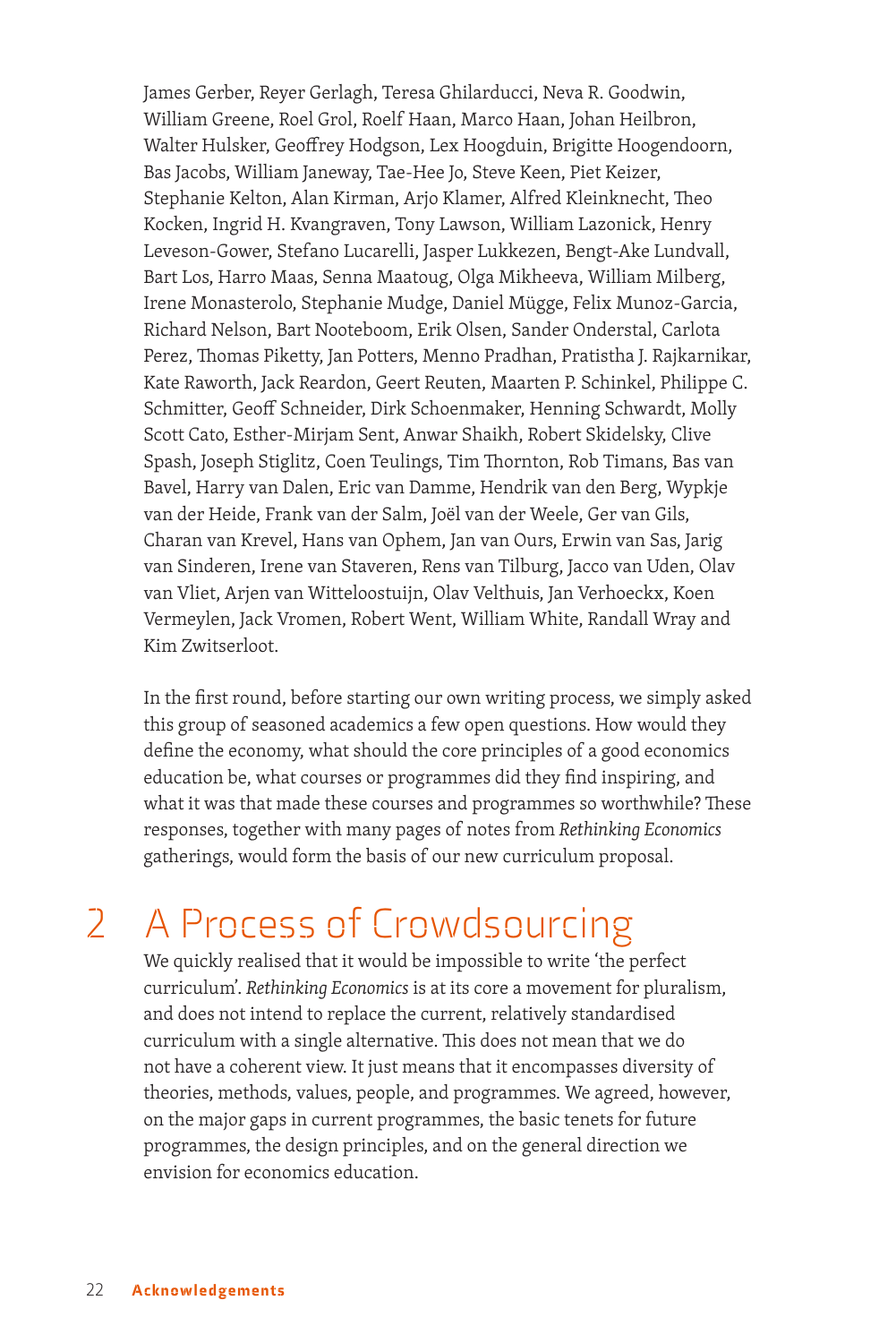This, we decided, would be the form of our curriculum proposals: a modular, open-ended design toolkit built on a clear foundation of guiding principles. The core: teach students to study the economy using a broad and open-ended toolkit, rather than drilling them in a specific manner of thinking about it. Such a modular approach has two advantages. For its writers, it allowed for a collaborative and diverse yet coherent vision to emerge from a broad reform movement. For its users, it offers a menu and a variety of tools, rather than a fully formed 'take it or leave it' alternative structure.

Our first rough draft, just 70 pages long, saw the light of day at a long weekend workshop in January 2019, where it was picked apart and put together again lovingly by Daniel Obst, Eric Sargent, Alexandra Sokolenko, and Sally Svenlen. Special thanks here go to Ross Cathcart, Cameron Fay, and J. Christopher Proctor, who have acted as this project's godfathers from start to finish. We are grateful to the *Independent Social Research Foundation* for funding this workshop. Following this workshop, we took eight months to come to a fuller draft, including much more detailed building blocks, detailed lists of materials and a full version of the *Pragmatic Pluralism* approach.

In September 2019, we went back for more comments. We once again sent out the manuscript, now around 150 pages, to the same group of professors, and again were honoured to receive many pages of valuable feedback. In the year that followed, we processed their comments, additions, critiques and other suggestions to create a new manuscript. We then organised a final round of feedback in the summer of 2020. We went back to the group of seasoned academics mentioned in the list above for a final time, now sending them each one or two relevant chapters to receive more in-depth thematic feedback. At the same time, a group of about twenty rethinkers edited one chapter per week per person for about two months, ensuring that every chapter would pass through many pairs of eyes and hands.

Thank you, to our fellow Rethinkers: Ryan Berelowitz, Elisa Terragno Bogliaccini, Merve Burnazoglu, Charlotte Cator, Michela Ciccotosto, Maeve Cohen, Sebastián Muena Cortés, Eric Decker, Joe Earle, Clara Etchenique, Mads Falkenfleth Jensen, Rita Guimarães, Oliver Hanney, Laurence Jones-Williams, Maarten Kavelaars, Anne Kervers, Liv Anna Lindman, Maria Georgouli Loupi, Cahal Moran, Carles Paré Ogg, Hanna Oosterveen, Ben Pringle, Francis Ostermeijer, Henri Schneider, Vera Veltman, Maarten Vermeir and Tree Watson. Special thanks go to Rethinkers Jamie Barker and Kristin Dilani Nadarajah, for close reading many more of the chapters and sculpting our rough prose into more refined and accurate formulations throughout the book.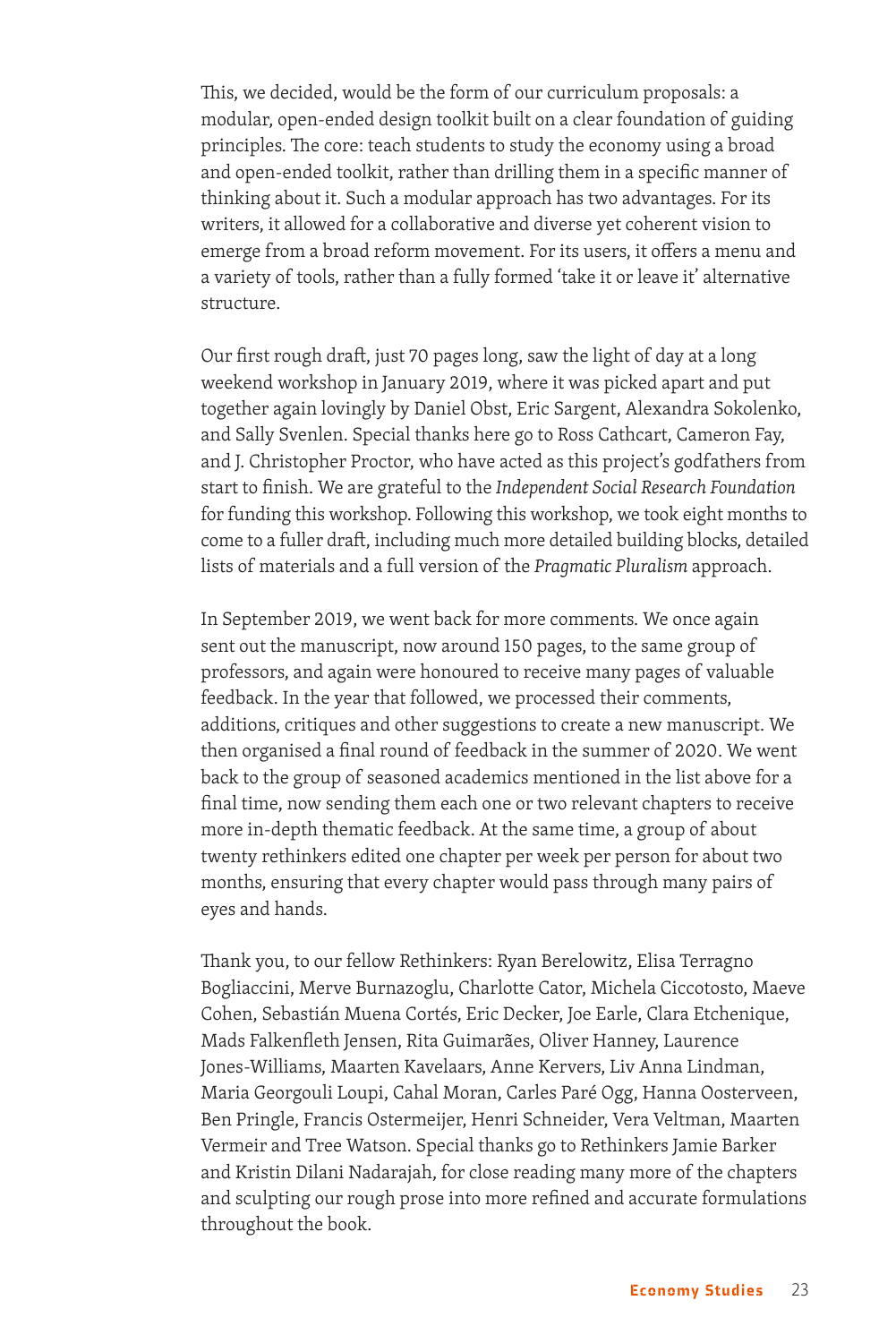## 3 Constructing the Toolkit: An Iterative Process

Throughout the writing process, we also held some twenty try-out workshops and discussions to broaden and sharpen the work. Many thanks go to the organisers of all these workshops, conferences and gatherings: *the Royal Netherlands Academy of Arts and Sciences (KNAW),* the *Dutch Ministry of Finance, the Oikos* and *Netzwerk Plurale Ökonomik* student movements*, The Hague University of Applied Sciences (THUAS), the Italian Association for the History of Political Economy (STOREP), the Goldschmeding Foundation*  and *the Commission for Education, Culture and Science of the Dutch House of Representatives*. We especially wish to thank the *Rethinking Economics* staff team, who have brought together such an extraordinary worldwide network of young academic freethinkers so many times. This book could not have been written without your tireless organising behind the scenes. In addition, the *Vrije Universiteit Amsterdam,* the *Radboud University of Nijmegen, Utrecht University* and *Leiden University* provided inspiring discussions and use cases of early drafts.

The try-out workshops also helped to sharpen another component of the project: course design workshops at economics faculties, using an abbreviated version of the *Economy Studies* toolkit for the initial brainstorming. In November 2020, *Rethinking Economics International* organised an *Economy Studies Expert Training*, where Rethinkers from five different continents came together online for four weeks to discuss the book and how to conduct such workshops in their own region. The feedback from the participants in this series of sessions sharpened the workshop format in many ways.

It was in these workshops that the book grew to take its final size and shape. Through discussions with fellow Rethinkers and many academics, we came to realise that a curriculum proposal or a set of building blocks with guiding principles alone was not enough: it needed a head and a tail. So, we fleshed out the *Foundations* more clearly, and added several more *Tools* chapters to get closer to the practical realities of everyday teaching work, such as *Adapting Existing Courses* and *Learning Objectives*. All this greatly expanded the book's waistline, to the dismay of our publishers. Still, we believe it is worth it, as the project's range is now much more complete: from basic principles to practical application within a single framework.

Throughout this process, we had a steady and warm home at the independent Dutch thinktank *Our New Economy*. We are very grateful for the unwavering support and wide variety of help given by our great